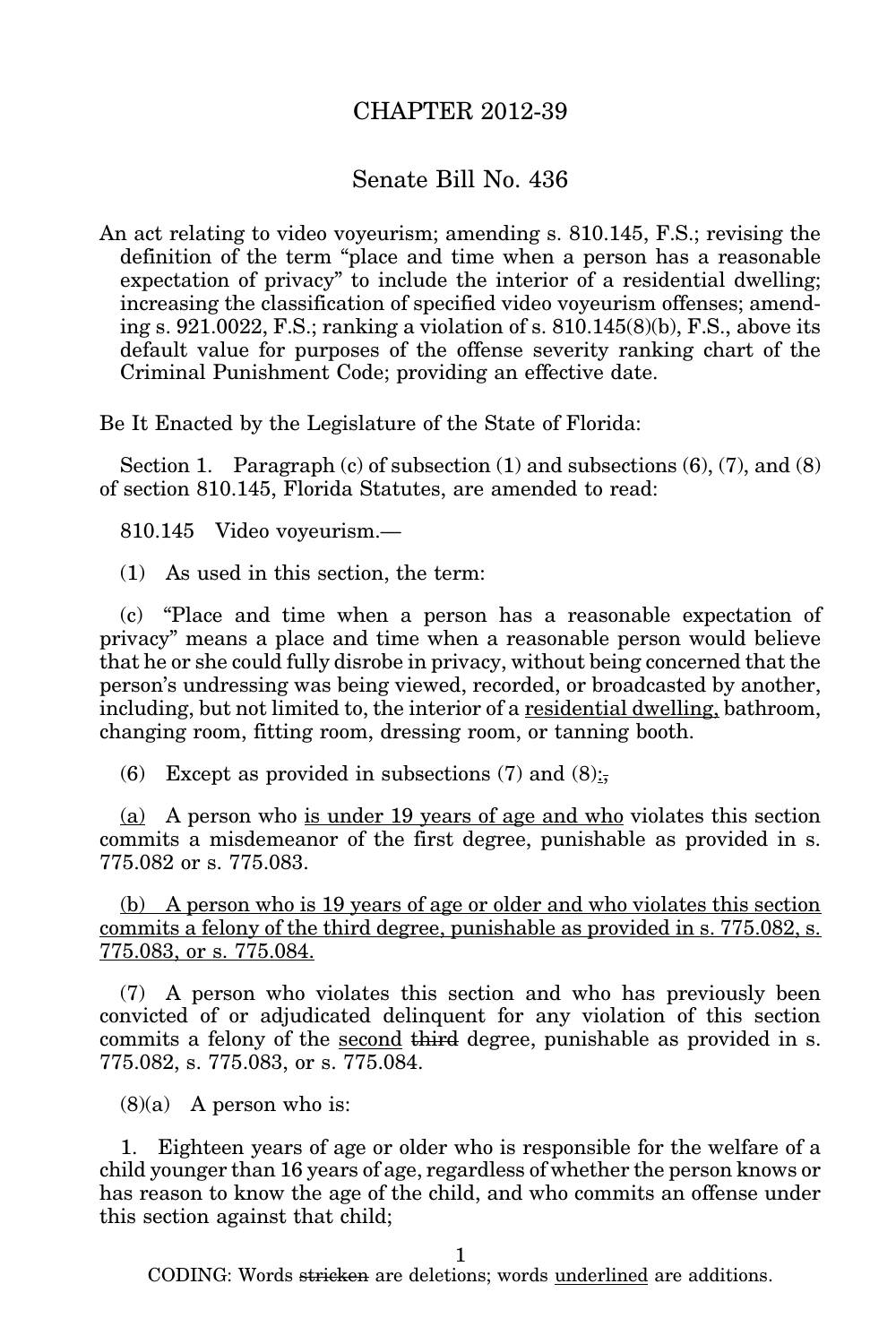2. Eighteen years of age or older who is employed at a private school as defined in s. 1002.01; a school as defined in s. 1003.01; or a voluntary prekindergarten education program as described in s.  $1002.53(3)(a)$ , (b), or (c) and who commits an offense under this section against a student of the private school, school, or voluntary prekindergarten education program; or

3. Twenty-four years of age or older who commits an offense under this section against a child younger than 16 years of age, regardless of whether the person knows or has reason to know the age of the child

commits a felony of the second third degree, punishable as provided in s. 775.082, s. 775.083, or s. 775.084.

(b) A person who violates this subsection and who has previously been convicted of or adjudicated delinquent for any violation of this section commits a felony of the second degree, punishable as provided in s. 775.082, s. 775.083, or s. 775.084.

Section 2. Paragraph (f) of subsection (3) of section 921.0022, Florida Statutes, is amended to read:

921.0022 Criminal Punishment Code; offense severity ranking chart.—

(3) OFFENSE SEVERITY RANKING CHART

(f) LEVEL 6

| Florida<br>Statute | Felony<br>Degree | Description                                                                     |
|--------------------|------------------|---------------------------------------------------------------------------------|
| 316.193(2)(b)      | 3rd              | Felony DUI, 4th or subsequent conviction.                                       |
| 499.0051(3)        | 2 <sub>nd</sub>  | Knowing forgery of pedigree papers.                                             |
| 499.0051(4)        | 2 <sub>nd</sub>  | Knowing purchase or receipt of prescrip-<br>tion drug from unauthorized person. |
| 499.0051(5)        | 2 <sub>nd</sub>  | Knowing sale or transfer of prescription<br>drug to unauthorized person.        |
| 775.0875(1)        | 3rd              | Taking firearm from law enforcement<br>officer.                                 |
| 784.021(1)(a)      | 3rd              | Aggravated assault; deadly weapon with-<br>out intent to kill.                  |
| 784.021(1)(b)      | 3rd              | Aggravated assault; intent to commit<br>felony.                                 |
| 784.041            | 3rd              | Felony battery; domestic battery by stran-<br>gulation.                         |
| 784.048(3)         | 3rd              | Aggravated stalking; credible threat.                                           |
|                    |                  | 2                                                                               |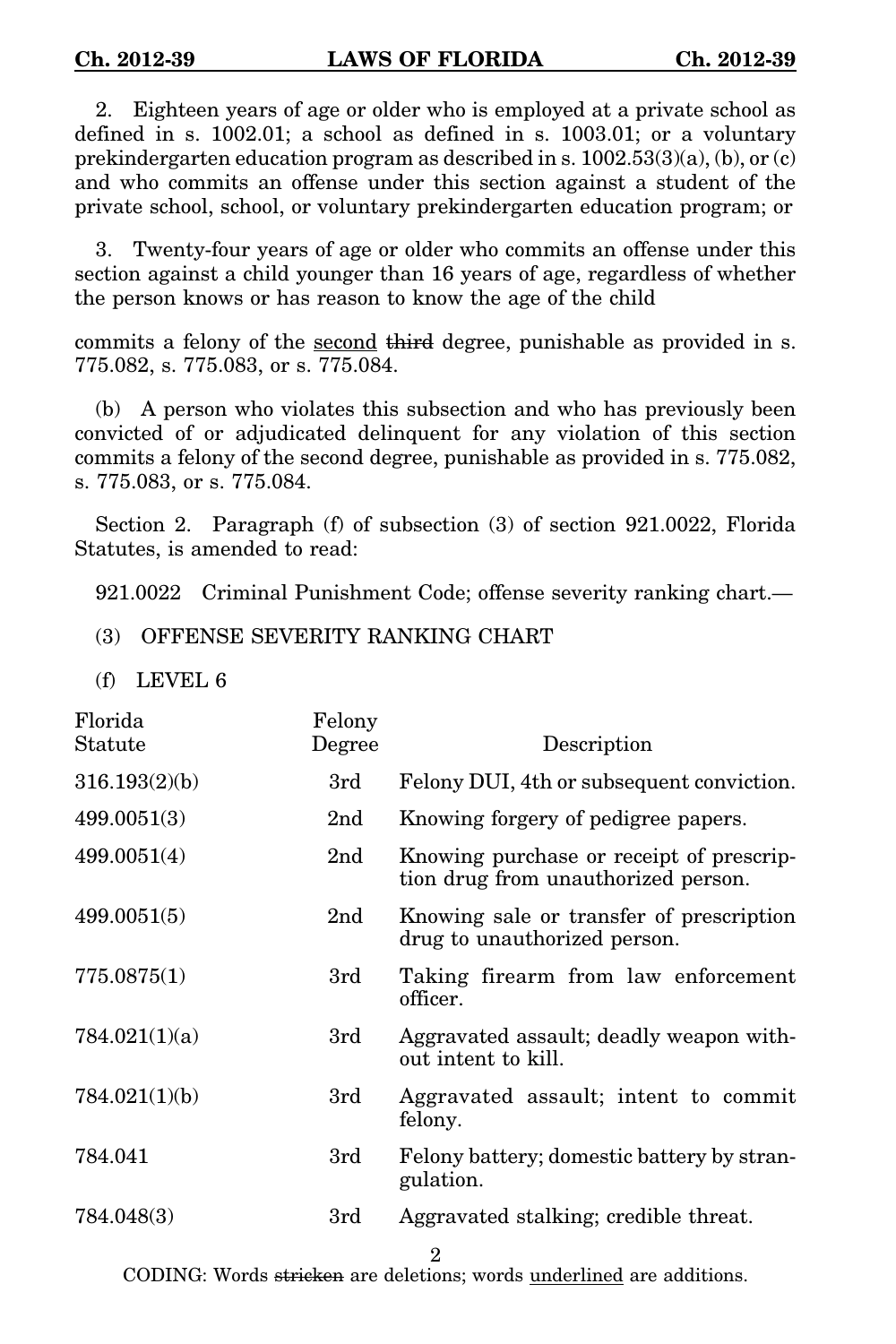| Florida<br>Statute | Felony<br>Degree | Description                                                                                                                |
|--------------------|------------------|----------------------------------------------------------------------------------------------------------------------------|
| 784.048(5)         | 3rd              | Aggravated stalking of person under 16.                                                                                    |
| 784.07(2)(c)       | 2 <sub>nd</sub>  | Aggravated assault on law enforcement<br>officer.                                                                          |
| 784.074(1)(b)      | 2 <sub>nd</sub>  | Aggravated assault on sexually violent<br>predators facility staff.                                                        |
| 784.08(2)(b)       | 2nd              | Aggravated assault on a person 65 years<br>of age or older.                                                                |
| 784.081(2)         | 2nd              | Aggravated assault on specified official or<br>employee.                                                                   |
| 784.082(2)         | 2nd              | Aggravated assault by detained person on<br>visitor or other detainee.                                                     |
| 784.083(2)         | 2nd              | Aggravated assault on code inspector.                                                                                      |
| 787.02(2)          | 3rd              | False imprisonment; restraining with<br>purpose other than those in s. 787.01.                                             |
| 790.115(2)(d)      | 2nd              | Discharging firearm or weapon on school<br>property.                                                                       |
| 790.161(2)         | 2 <sub>nd</sub>  | Make, possess, or throw destructive de-<br>vice with intent to do bodily harm or<br>damage property.                       |
| 790.164(1)         | 2 <sub>nd</sub>  | False report of deadly explosive, weapon<br>of mass destruction, or act of arson or<br>violence to state property.         |
| 790.19             | 2 <sub>nd</sub>  | Shooting or throwing deadly missiles into<br>dwellings, vessels, or vehicles.                                              |
| 794.011(8)(a)      | 3rd              | Solicitation of minor to participate in<br>sexual activity by custodial adult.                                             |
| 794.05(1)          | 2 <sub>nd</sub>  | Unlawful sexual activity with specified<br>minor.                                                                          |
| 800.04(5)(d)       | 3rd              | Lewd or lascivious molestation; victim 12<br>years of age or older but less than 16<br>years; offender less than 18 years. |
| 800.04(6)(b)       | 2nd              | Lewd or lascivious conduct; offender 18<br>years of age or older.                                                          |
| 806.031(2)         | 2nd              | Arson resulting in great bodily harm to<br>firefighter or any other person.                                                |

3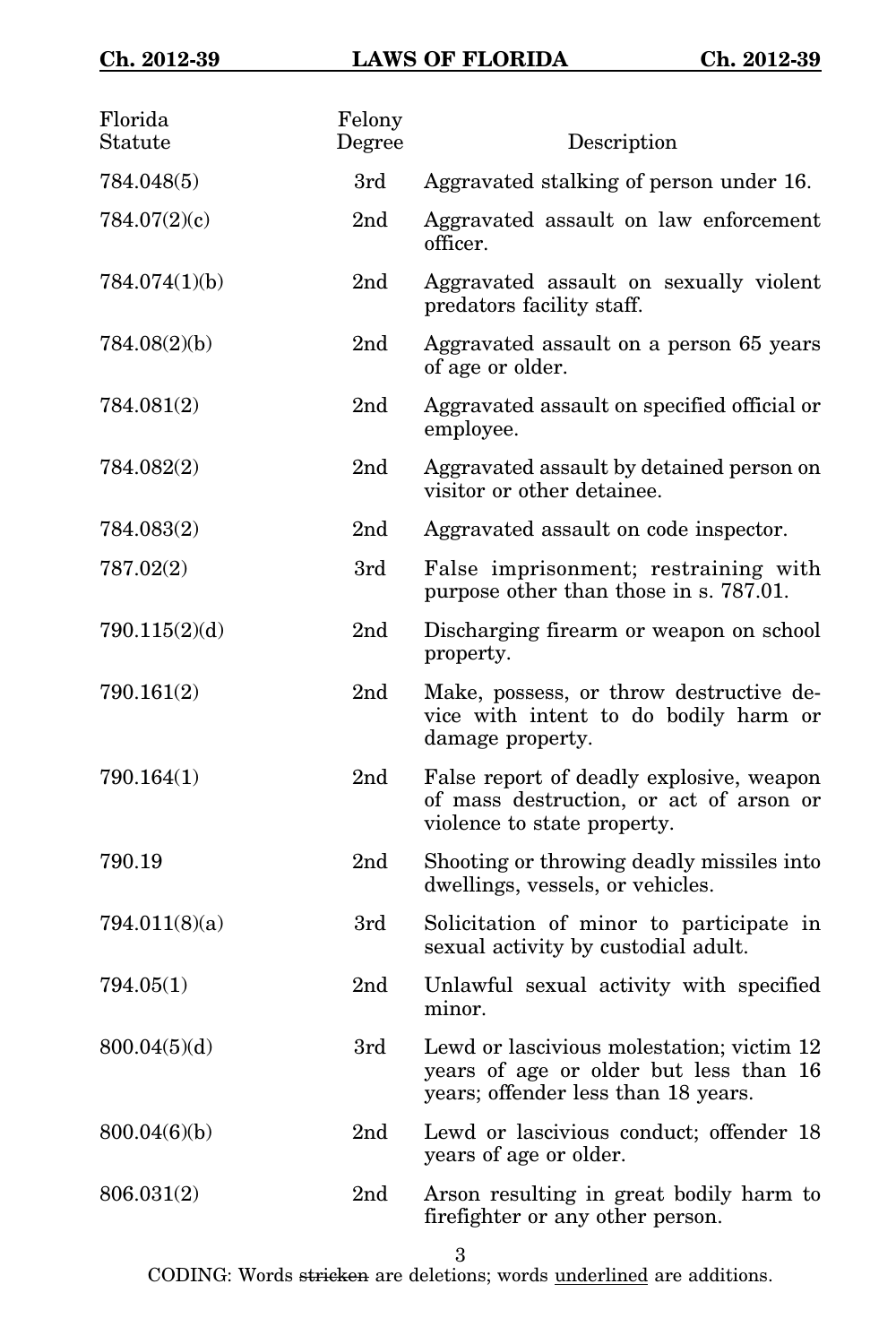| Florida<br>Statute | Felony<br>Degree | Description                                                                                        |
|--------------------|------------------|----------------------------------------------------------------------------------------------------|
| 810.02(3)(c)       | 2nd              | Burglary of occupied structure; unarmed;<br>no assault or battery.                                 |
| 810.145(8)(b)      | 2 <sub>nd</sub>  | Video voyeurism; certain minor victims;<br>2nd or subsequent offense.                              |
| 812.014(2)(b)1.    | 2nd              | Property stolen \$20,000 or more, but less<br>than $$100,000$ , grand theft in 2nd degree.         |
| 812.014(6)         | 2 <sub>nd</sub>  | Theft; property stolen \$3,000 or more;<br>coordination of others.                                 |
| 812.015(9)(a)      | 2 <sub>nd</sub>  | Retail theft; property stolen \$300 or more;<br>second or subsequent conviction.                   |
| 812.015(9)(b)      | 2nd              | Retail theft; property stolen \$3,000 or<br>more; coordination of others.                          |
| 812.13(2)(c)       | 2nd              | Robbery, no firearm or other weapon<br>(strong-arm robbery).                                       |
| 817.034(4)(a)1.    | 1st              | Communications fraud, value greater<br>than \$50,000.                                              |
| 817.4821(5)        | 2nd              | Possess cloning paraphernalia with intent<br>to create cloned cellular telephones.                 |
| 825.102(1)         | 3rd              | Abuse of an elderly person or disabled<br>adult.                                                   |
| 825.102(3)(c)      | 3rd              | Neglect of an elderly person or disabled<br>adult.                                                 |
| 825.1025(3)        | 3rd              | Lewd or lascivious molestation of an<br>elderly person or disabled adult.                          |
| 825.103(2)(c)      | 3rd              | Exploiting an elderly person or disabled<br>adult and property is valued at less than<br>\$20,000. |
| 827.03(1)          | 3rd              | Abuse of a child.                                                                                  |
| 827.03(3)(c)       | 3rd              | Neglect of a child.                                                                                |
| $827.071(2)$ & (3) | 2nd              | Use or induce a child in a sexual perfor-<br>mance, or promote or direct such perfor-<br>mance.    |
| 836.05             | 2nd              | Threats; extortion.                                                                                |
| 836.10             | 2nd              | Written threats to kill or do bodily injury.                                                       |
| 843.12             | 3rd              | Aids or assists person to escape.                                                                  |

4